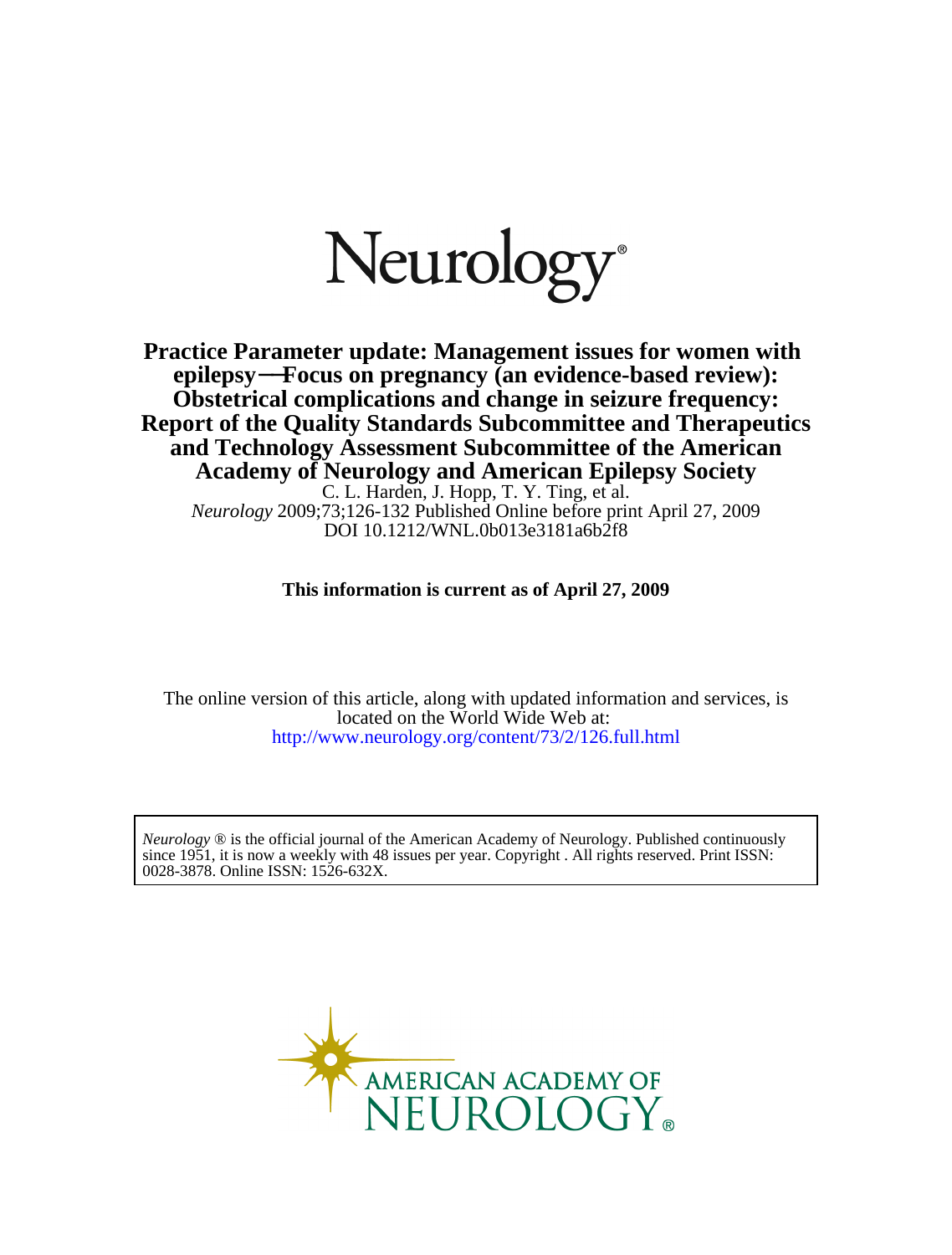

C.L. Harden, MD J. Hopp, MD T.Y. Ting, MD P.B. Pennell, MD J.A. French, MD W.A. Hauser, MD S. Wiebe, MD G.S. Gronseth, MD D. Thurman, MD, MPH K.J. Meador, MD B.S. Koppel, MD P.W. Kaplan, MB, FRCP J.N. Robinson, MD B. Gidal, PharmD C.A. Hovinga, PharmD A.N. Wilner, MD B. Vazquez, MD L. Holmes, MD A. Krumholz, MD R. Finnell, PhD C. Le Guen

Address correspondence and reprint requests to the American Academy of Neurology, 1080 Montreal Avenue, St. Paul, MN 55116 guidelines@aan.com

**www.neurology.org**

#### **See pages 133 and 142**

# Practice Parameter update: Management issues for women with epilepsy—Focus on pregnancy (an evidence-based review): Obstetrical complications and change in seizure frequency

Report of the Quality Standards Subcommittee and Therapeutics and Technology Assessment Subcommittee of the American Academy of Neurology and American Epilepsy Society

## **ABSTRACT**

**Objective:** To reassess the evidence for management issues related to the care of women with epilepsy (WWE) during pregnancy, including the risk of pregnancy complications or other medical problems during pregnancy in WWE compared to other women, change in seizure frequency, the risk of status epilepticus, and the rate of remaining seizure-free during pregnancy.

**Methods:** A 20-member committee including general neurologists, epileptologists, and doctors in pharmacy evaluated the available evidence based on a structured literature review and classification of relevant articles published between 1985 and February 2008.

**Results:** For WWE taking antiepileptic drugs, there is probably no substantially increased risk (greater than two times expected) of cesarean delivery or late pregnancy bleeding, and probably no moderately increased risk (greater than 1.5 times expected) of premature contractions or premature labor and delivery. There is possibly a substantially increased risk of premature contractions and premature labor and delivery during pregnancy for WWE who smoke. Seizure freedom for at least 9 months prior to pregnancy is probably associated with a high likelihood (84%–92%) of remaining seizure-free during pregnancy.

**Recommendations:** Women with epilepsy (WWE) should be counseled that seizure freedom for at least 9 months prior to pregnancy is probably associated with a high rate (84%–92%) of remaining seizure-free during pregnancy (Level B). However, WWE who smoke should be counseled that they possibly have a substantially increased risk of premature contractions and premature labor and delivery during pregnancy (Level C). *Neurology*® **2009;73:126–132**

### **GLOSSARY**

AAN = American Academy of Neurology; CI = confidence interval; OR = odds ratio; RR = relative risk; WWE = women with epilepsy.

Recent estimates of the US population $<sup>1</sup>$  and the preva-</sup> lence of epilepsy<sup>2</sup> indicate that approximately one-half million women with epilepsy (WWE) are of childbearing age. It has also been estimated that three to five births per thousand will be to WWE.<sup>3</sup> Epilepsy is defined by the presence of recurrent, unprovoked seizures, and the treatment is typically a daily, long-term antiepileptic drug (AED) regimen. The majority of people **Supplemental data at** with epilepsy have well-controlled seizures, are other- pregnancy.

wise healthy, and therefore expect to participate fully in life experiences, including childbearing.

This parameter and the two companion parameters are updates of the previous practice parameter from 1998.<sup>4</sup> They employ improved methodology for the development of practice parameters to analyze a large number of new studies informing the clinical management of WWE who are pregnant or plan

The Mission Statements of the Quality Standards Subcommittee (QSS) and Therapeutics and Technology Assessment (TTA) Subcommittee, Conflict of Interest Statement, QSS members, TTA members, AAN classification of evidence, Classification of recommendations (appendices e-1 through e-5), as well as tables e-1 through e-4, are available as supplemental data on the *Neurology*® Web site at www.neurology.org.

Approved by the Quality Standards Subcommittee November 5, 2008; by the Therapeutics and Technology Assessment Subcommittee November 15, 2008; by the Practice Committee December 18, 2008; and by the AAN Board of Directors March 25, 2009.

*Disclosure:* Author disclosures are provided at the end of the article.

*e-Pub ahead of print on April 27, 2009, at www.neurology.org.* Published simultaneously in *Epilepsia.*

Authors' affiliations are listed at the end of the article.

Supported by The Milken Family Foundation.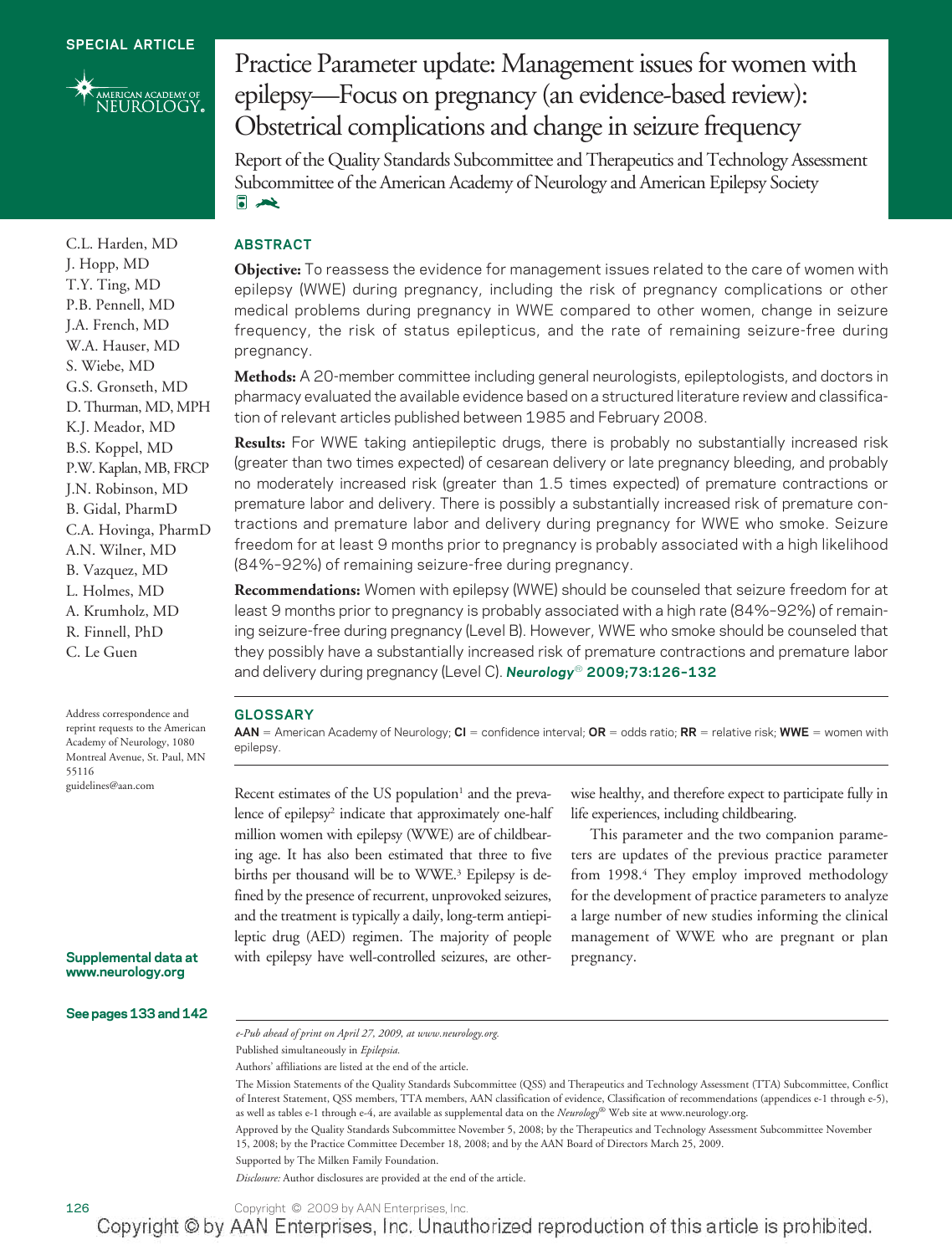This parameter summarizes evidence for two broad clinical questions:

- 1. Compared to women without epilepsy, are WWE at increased risk for pregnancy-related complications, including a) Cesarean delivery; b) preeclampsia; c) pregnancy-induced hypertension; d) premature contractions or premature labor and delivery; e) bleeding complications; and f) spontaneous abortion?
- 2. For WWE who become pregnant, what is the risk of epilepsy-related complications during pregnancy, including a) change in seizure frequency; b) risk of status epilepticus; and c) chance of recurrent seizures if WWE are seizure-free for 9 months prior to pregnancy?

#### **DESCRIPTION OF THE ANALYTIC PROCESS**

**Panel formation.** The American Academy of Neurology (AAN) assembled a panel of experts including epileptologists, general neurologists, and doctors in pharmacy with expertise in AEDs. Panel members with expertise in obstetrics, obstetrical nursing, and teratology were also included. This effort was supported by a grant from the Milken Family Foundation.

**Literature review and article selection.** A literature search was performed using MEDLINE, MEDLINE-In-Process, Current Contents, Biologic Abstracts, and BIOSIS previews for relevant articles published between 1985 and December 2005. An updated search was performed from December 2005 through June 2007, with manual searches on some topics through February 2008. The arbitrary cutoff date of 1985 was chosen because these relatively recent articles were thought to reflect current practice and AED usage patterns and therefore be more applicable and reliable for this assessment than earlier reports. The search terms used were seizures/epilepsy, catamenial epilepsy, pregnancy, anticonvulsants, antiepileptic drugs, teratogenesis, birth defects, pregnancy registry, cognitive outcome, vitamin K, folate/folic acid, breastfeeding, oral contraceptives, polycystic ovary syndrome, hormone replacement therapy, menopause, perimenopause, and fertility. The search was confined to articles using human subjects and included all languages for which there was an abstract in English. A secondary search for missed references was done by reviewing the bibliographies of review articles and meta-analyses identified in the primary search.

The literature search yielded a total of 876 abstracts. To find relevant articles, two panel members screened each of the abstracts. If either panel member thought the article was potentially relevant, the full text was obtained for review. In general, abstracts were excluded from further analysis if they related to eclampsia rather than seizures due to epilepsy, related to basic mechanisms such as teratogenesis or placental AED metabolism, or were unrelated to the questions posed by the panel.

From the abstracts, a total of 285 were selected for complete review. Four panel members reviewed the full text of the articles and identified those that were relevant to each clinical question. Articles were included in the analysis of this article if they determined the frequency of pregnancy-related or epilepsy-related complications in a cohort of pregnant WWE. Articles relevant to the clinical questions of the companion articles were included in the appropriate article and are described there.

**Study classification and measures of effect.** With the exception of the question pertaining to recurrent seizures in seizure-free WWE, articles were classified according to the AAN prognostic classification of evidence scheme (appendix e-4A on the *Neurology®* Web site at www.neurology.org). Articles regarding recurrent seizures in seizure-free WWE were classified according to the AAN screening classification of evidence scheme (appendix e-4B). This scheme was chosen because the absolute risk of seizure recurrence, rather than the relative risk, was deemed most clinically relevant to this question. Articles were classified separately by four panel members. Disagreements on categorization of the articles were resolved by discussion and consensus.

For pregnancy-related complications, studies were given a lower class of evidence when they did not compare complication frequencies in pregnant WWE to pregnant women without epilepsy. For epilepsy-related complications, studies were given a lower class of evidence when they did not compare complication frequencies in pregnant WWE to nonpregnant WWE.

Additionally, studies were downgraded for a lack of masked outcome assessment or if they provided insufficient information to determine relative risk (RR) or odds ratios (ORs). The requirement for masked outcome assessment was waived for obviously objective outcomes such as cesarean delivery, preeclampsia, pregnancy-induced hypertension, spontaneous abortion, and status epilepticus. Metaanalyses were not performed due to heterogeneity of the studies.

When possible, the associations between epilepsy and pregnancy-related complications or pregnancy and epilepsy-related complications were determined using ORs. If not reported in the article, the writing panel attempted to calculate the appropriate ORs. For the only Class I article,<sup>5</sup> the authors were personally contacted to provide further detail on data reported in the article. To allow calculation of the OR

Neurology 73 July 14, 2009 127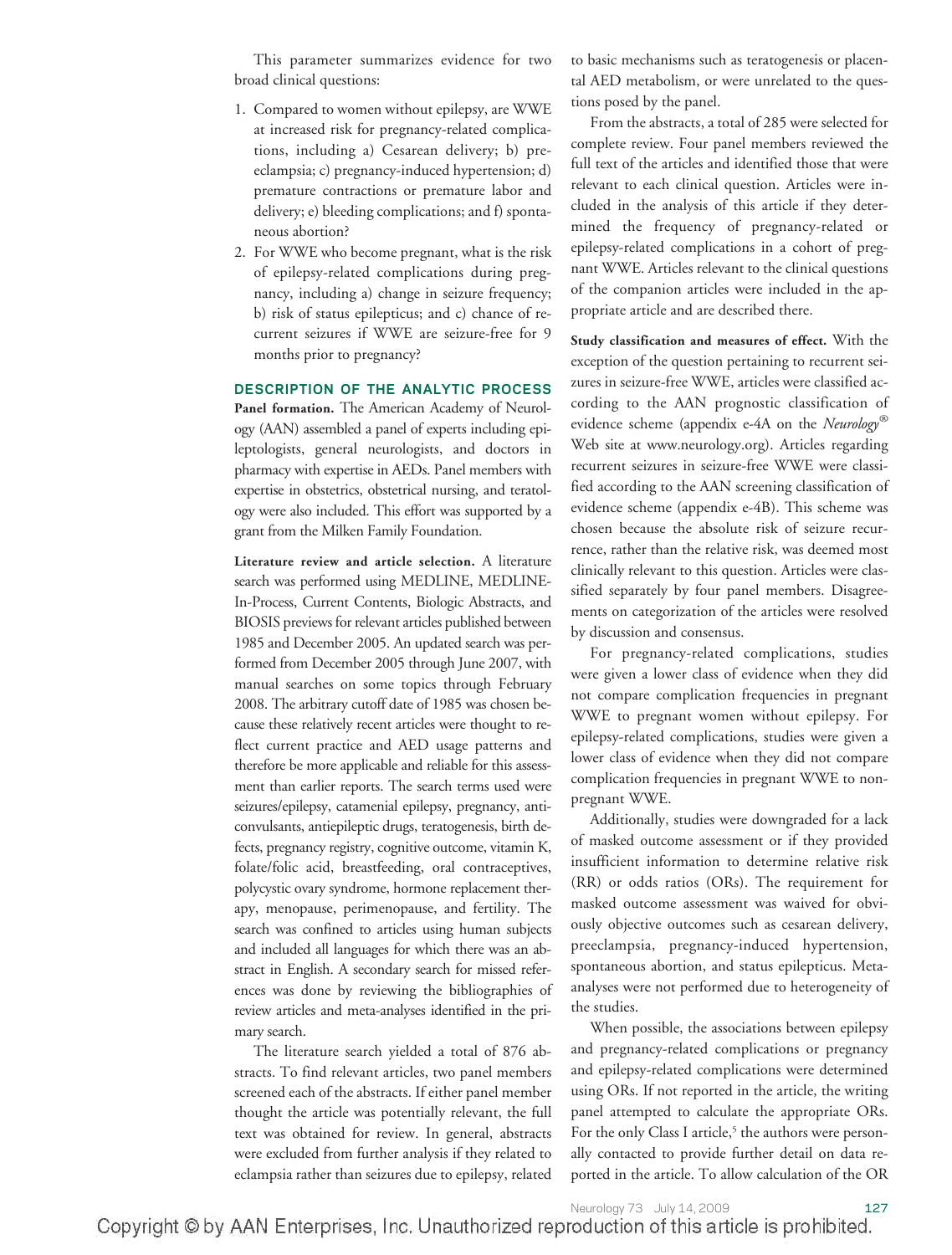when one of the cells of the two by two table was zero, 0.5 was added to each cell.<sup>6</sup>

For the purposes of this parameter, a moderately increased risk is defined by an OR of greater than 1.5 and less than 2.0 and a substantially increased risk by an OR of 2.0 or greater.

The 95% confidence intervals (CIs) of the ORs were used as the measure of precision. Negative studies were judged to be sufficiently sensitive to exclude an increased risk based on the upper limit of the 95% CIs. Thus, a study failing to show a significant increased risk of a complication based on an OR of 1.2 with 95% CIs of 0.6 to 1.7 would be judged to be too insensitive to exclude a moderately increased risk of the complication.

The strength of the practice recommendations was directly linked to the class of evidence using the scheme described in appendix e-5.

**ANALYSIS OF EVIDENCE Do WWE have an increased risk of pregnancy-related complications?** Twenty-five articles met inclusion criteria for pregnancy-related complications in WWE. Several articles included information pertinent to more than one question. Of these 25 articles, 9 were graded Class III or higher (table e-1).

*Cesarean delivery*. One Class I study<sup>5</sup> did not show a significant increased risk of cesarean delivery in WWE taking AEDs compared to women without epilepsy (OR 1.04, 95% CI 0.71–1.52). A Class II study7 did not show a significant increased risk of cesarean delivery in WWE compared to women without epilepsy (OR 1.24, 95% CI 0.99-1.55). However, both studies were insufficiently sensitive to exclude a moderately increased risk.

Three Class III studies (OR 17.88, 95% CI 4.73– 67.588 ; OR 1.58, 95% CI 1.10 –2.259 ; and OR 2.2, 95% CI 1.42–3.4110) demonstrated a significant substantial increased risk.

Other than the increased risk of bias and statistical imprecision of some studies, there is little information to explain the increased cesarean delivery rate observed in the Class III studies compared to the Class I and II studies.

*Conclusion.* Based on evidence from one Class I and one Class II study, it is probable that WWE taking AEDs do not have a substantially increased risk of cesarean delivery. Because of the lack of statistical precision in the Class I and Class II studies and the evidence from multiple Class III studies, a moderately increased risk of cesarean delivery is possible.

Preeclampsia. One Class I study<sup>5</sup> did not show a significant increased risk of preeclampsia in WWE taking AEDs compared to women without epilepsy (OR 1.4, 95% CI 0.66 –3.15). However, this study was insufficiently sensitive to exclude an increased risk.

Two Class II studies ( $RR = 0.8$ , 95% CI 0.2– 2.911 and OR 1.24, 95% CI 0.77–1.997 ) did not observe a significant increase in the risk of preeclampsia in WWE compared to women without epilepsy. These studies were insufficiently sensitive to exclude an increased risk.

*Conclusion.* There is insufficient evidence to support or refute an increased risk of preeclampsia in WWE taking AEDs.

*Pregnancy-induced hypertension.* One Class II study (OR  $1.4$ , 95% CI  $1.1-1.9$ )<sup>7</sup> showed an increased risk of pregnancy-induced hypertension in WWE as compared to women without epilepsy. Another Class II study (OR 0.7, 95% CI 0.3-1.6)<sup>11</sup> showed no significant increased risk but was insufficiently sensitive to exclude a moderately increased risk.

Two Class III studies (OR 7.8, 95% CI 0.8–76.98 and OR 1.2, 95% CI 0.7-2.1<sup>10</sup>) demonstrated no significant increased risk. These studies were insufficiently sensitive to exclude a substantially increased risk.

*Conclusion.* Based on results from two conflicting Class II studies, there is insufficient evidence to support or refute an increased risk of pregnancy-induced hypertension in WWE.

*Premature contractions and premature labor and delivery.* One Class I study<sup>5</sup> showed no substantially increased risk of premature contractions or premature labor and delivery in WWE taking AEDs compared to control women without epilepsy (OR 0.51, 95% CI  $0.19 - 1.36$ .

One Class II study<sup>12</sup> showed an increased risk for WWE who were smokers compared to control women who were also smokers (OR 3.4, 95% CI 1.8 – 6.5) (data not given for all WWE compared to controls). One Class III study<sup>13</sup> also showed an increased risk ( $p < 0.05$ ). Another Class III study<sup>8</sup> demonstrated no significant increased risk but was insufficiently sensitive to exclude a substantially increased risk (OR 8.24, 95% CI 0.92–70.32). A Class III study<sup>11</sup> showed no significant increased risk but was not sufficiently sensitive to exclude an increased risk (RR 0.7, 95% CI 0.3–1.4). In a categorical,  $\chi^2$  statistic, it was reported that the rates of premature births were not different than controls  $(p = 0.3)$ ,<sup>9</sup> and another study found no differences in gestational ages in the offspring of WWE compared to controls (WWE  $=$  38.06, SD 1.42 vs controls =  $38.17$ , SD 3.58 weeks).<sup>10</sup>

*Conclusions.* Based on evidence from one Class I study, it is probable that WWE taking AEDs do not have a moderately increased risk of premature contractions and premature labor and delivery during pregnancy. However, based on evidence from one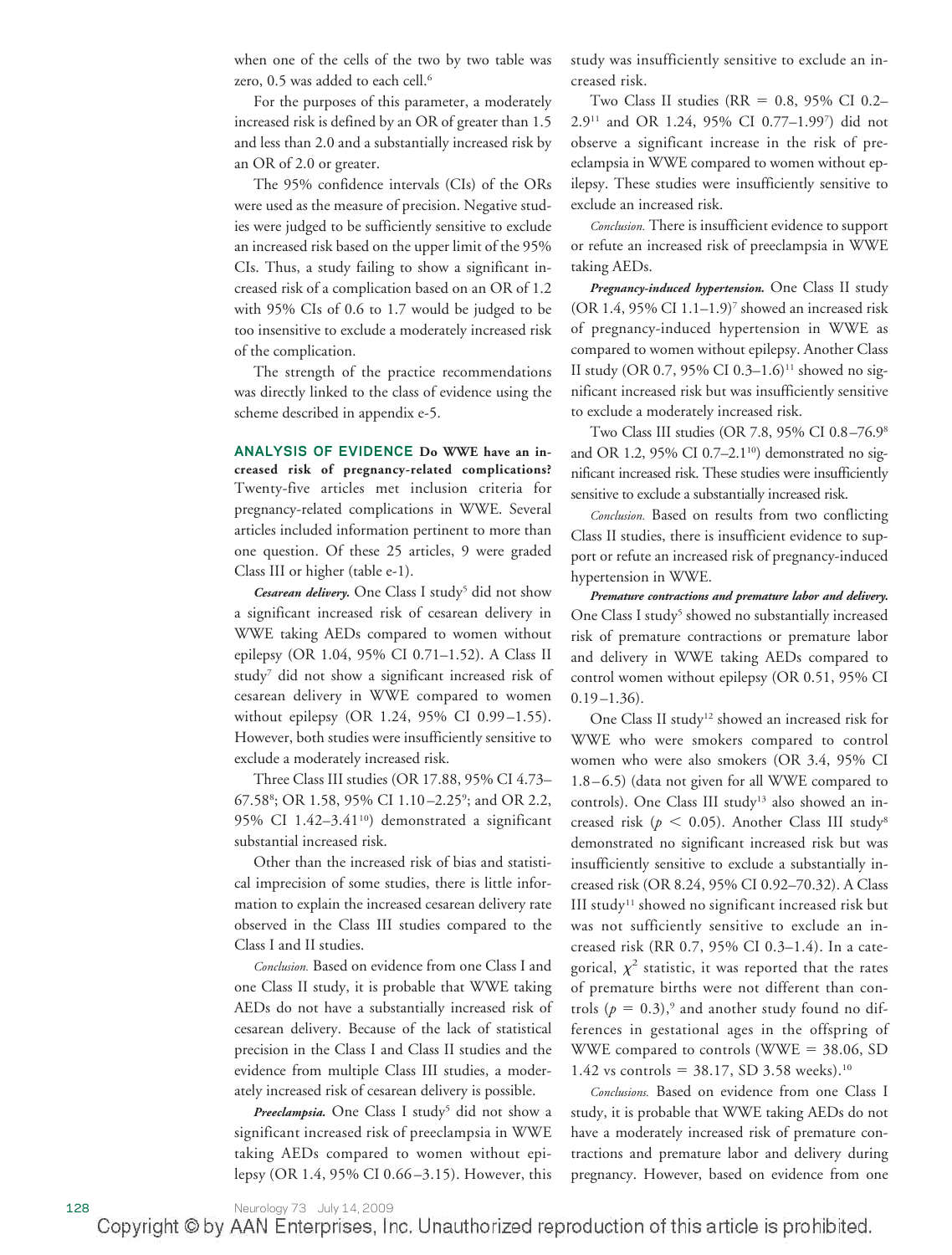Class II study, it is possible that WWE who smoke do have a substantially increased risk of premature contractions and premature labor and delivery during pregnancy compared to women without epilepsy who smoke.

*Pregnancy-related bleeding complications.* One Class I study<sup>5</sup> did not show a significant increased risk of late pregnancy bleeding in WWE taking AEDs compared to women without epilepsy (OR 1.18, 95% CI  $0.70 - 1.97$ ). One Class III study<sup>11</sup> also demonstrated no increased risk (RR 0.9, 95% CI 0.4 –2.0). However, neither study was sufficiently sensitive to exclude a moderately increased risk.

*Conclusion.* Based on evidence from one Class I and one Class III study, it is probable that WWE taking AEDs do not have a substantially increased risk of late pregnancy-related bleeding complications. However, because of a lack of statistical precision in these studies, a moderately increased risk cannot be excluded.

Spontaneous abortion. One Class III study<sup>14</sup> showed a decreased risk of spontaneous abortion in WWE compared to controls (6.9% vs 7.5%). No denominator is provided for the control group to allow calculation of ORs.

*Conclusion.* The data are inadequate to support or refute an increased risk of spontaneous abortion in WWE.

**Do WWE have an increased risk of epilepsy-related complications during pregnancy?** Twenty-five articles met inclusion criteria for epilepsy-related complications in pregnant WWE.

*Change in seizure frequency.* No study compared the change in seizure frequency in pregnant WWE to nonpregnant WWE; therefore an appropriate gold standard comparator group was not available. Hence, all studies were graded Class IV (table e-2). Three articles<sup>15-17</sup> used each patient's nonpregnant seizure frequency (per pregnancy) as its own control. In one study, which evaluated 154 pregnancies,<sup>15</sup> seizure frequency was unchanged in 54% (95% CI  $0.46 - 0.62$ ) (including  $48$  [31%] seizure-free patients), decreased in  $14\%$  (95% CI 0.10 – 0.21), and increased in  $32\%$  (95% CI 0.25–0.40) compared to prepregnancy seizure frequency. In this study, AED doses were increased when seizure frequency increased.

In another study, which evaluated 78 pregnancies,16 seizure frequency was unchanged in 72%  $(95\% \text{ CI } 0.61-0.81)$  for major seizures (Wilcoxon test  $p > 0.50$  for significant differences), decreased in 14% (95% CI 0.08 – 0.24), and increased in 14%  $(95\% \text{ CI } 0.08 - 0.24)$  compared to prepregnancy baseline. AED doses were increased when seizure frequency increased in this study as well.

In a third Class IV study, which evaluated 93 pregnancies,<sup>17</sup> seizure frequency as a whole was not different in pregnancy compared to baseline (*p* 0.42). The exact numbers were not provided, but the percent change was reported as the following: 61% unchanged, 24% decreased, 15% increased. Seizure increase was more likely in partial epilepsy (29%) than idiopathic epilepsy (7%). AED doses were unchanged in this study.

Another Class IV study<sup>18</sup> used both retrospective recall and postpartum prospective seizure frequency as comparators. In this study of 74 AED-compliant patients, seizure frequency was unchanged in 80% (95% CI 0.69 – 0.87), decreased in 4% (95% CI 0.01– 0.11), and increased in 16% (95% CI 0.01– 0.26). AED doses were unchanged in this study.

Another article<sup>19</sup> used postpartum seizure frequency as a comparator. In this study of 138 pregnancies, seizure frequency was unchanged in 80% (95% CI 0.72– 0.86), decreased in 3% (95% CI 0.01-0.07), and increased in 17% (95% CI 0.12– 0.25). The AED management was not stated in this study.

The percentage of patients with unchanged seizure frequency in these studies ranged from 54% to 80%. The highest rate of unchanged seizure frequency was the 80% reported in AED-compliant patients, documented by serum levels.18 The rate of seizure decrease ranged from 3% to 24%. The rate of seizure increase ranged from 14% to 32%.

Unfortunately, none of these studies included an appropriate nonpregnant WWE comparator group to provide information on the natural stability of seizure frequency among WWE. Without this information, it is impossible to determine if the changes in seizure frequency observed were related to the pregnancy itself.

*Conclusion.* There is insufficient evidence to determine the change in seizure frequency in pregnant WWE.

*Status epilepticus.* No studies compared the risk of status epilepticus in nonpregnant WWE to pregnant WWE. Hence, all studies were graded Class IV (table e-3). Three population-based studies reported a frequency of status epilepticus in WWE during pregnancy of 0%–1.3% (0/154, 0%, 95% CI 0.00 – 0.315; 1/78 convulsive status epilepticus, 1.3%, 95% CI 0.00 - 0.07<sup>16</sup>; and 0/89, 0%, 95% CI 0.00 -0.0417). Similarly, a large prospective, but not population-based, study of nearly 2,000 pregnancies<sup>20</sup> found status epilepticus in  $36/1,956$  (1.8%, 95% CI 0.01– 0.03) pregnancies. Twelve of these 36 episodes of status epilepticus were convulsive and 24 were nonconvulsive.

Although there is no accurate information in a similar population of persons with epilepsy to use as

Neurology 73 July 14, 2009 129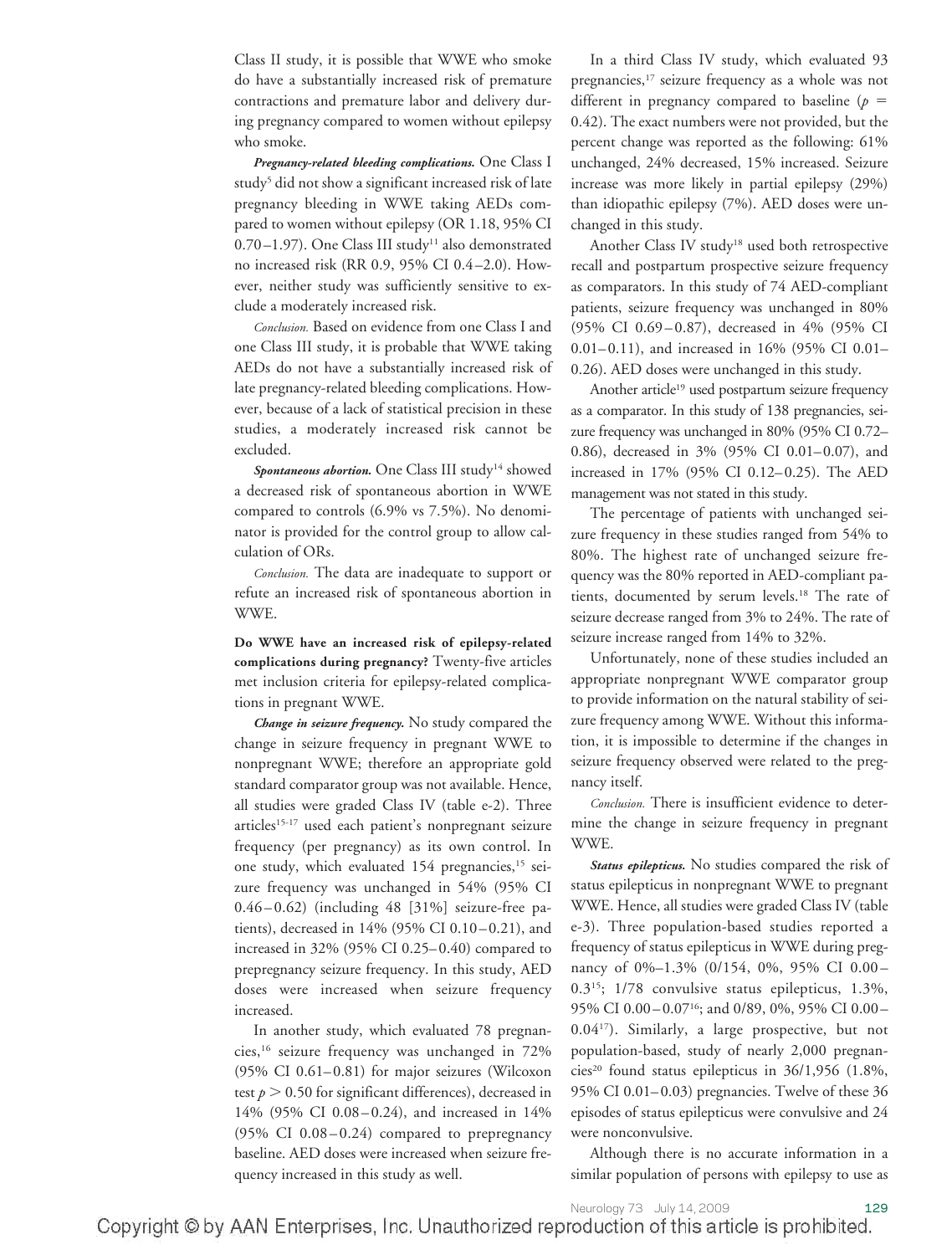a historical comparator, these estimates closely approximate an annual frequency of 1.6% for status epilepticus reported in a large series of patients with varied epilepsy types. $21$  This comparison suggests that status epilepticus does not occur more frequently during pregnancy. However, the absence of a comparison group of nonpregnant WWE within these studies makes it impossible to determine the relative risk of status epilepticus during pregnancy.

*Conclusion.* There is insufficient evidence to support or refute an increased risk of status epilepticus in pregnant WWE.

*Seizure recurrence in previously seizure-free WWE.* Two Class II articles<sup>16,17</sup> showed that for WWE who were seizure-free for 9 months prior to pregnancy, 84%–92% remained seizure-free during pregnancy (table e-4). In one study, 38 of 45 (84%; CI 0.71– 0.92) pregnant WWE remained seizure-free,<sup>16</sup> and in the other study, 47 of 51 (92%; CI 0.82– 0.97) pregnant WWE remained seizure-free.<sup>17</sup>

One larger Class III article<sup>22</sup> showed that 80% of a group of WWE ( $n = 450$ ) who were seizure-free at least 1 year prior to pregnancy remained seizure-free during pregnancy (exact number not provided). One Class III article showed that of 72 WWE who were seizure-free for 10 months, 74% (95% CI 0.62– 0.82) remained seizure-free during pregnancy.<sup>18</sup> A second Class III article showed that of 54 WWE who were seizure-free for 9 months, 94% (95% CI 0.85– 0.98) remained seizure-free during pregnancy, and of 48 WWE who were seizure-free for 1 year, 92%  $(95\% \text{ CI } 0.80 - 0.98)$  remained seizure-free during pregnancy.19 These results are all fairly consistent across the class of evidence and sample size of the studies.

*Conclusion.* Two Class II articles show the rate of remaining seizure-free during pregnancy if WWE are seizure-free for at least 9 months to 1 year prior to pregnancy is probably 84%–92%.

**RECOMMENDATIONS** Counseling of WWE who are pregnant or are contemplating pregnancy should reflect the following:

- There is probably no substantially increased risk (greater than two times expected) of cesarean delivery for WWE taking AEDs (Level B). However, there is possibly a moderately increased risk (up to 1.5 times expected) of cesarean delivery for WWE taking AEDs (Level C).
- There is probably no substantially increased risk (greater than two times expected) of late pregnancy bleeding for WWE taking AEDs (Level B).
- There is probably no moderately increased risk (greater than 1.5 times expected) of premature

contractions or premature labor and delivery for WWE taking AEDs (Level B).

- There is possibly a substantially increased risk of premature contractions and premature labor and delivery during pregnancy for WWE who smoke (Level C).
- Seizure freedom for at least 9 months prior to pregnancy is probably associated with a high likelihood (84%–92%) of remaining seizurefree during pregnancy (Level B).
- There is insufficient evidence to support or refute an increased risk of preeclampsia, pregnancy-related hypertension, spontaneous abortion, a change in seizure frequency, or status epilepticus (Level U).

**CLINICAL CONTEXT** Some of the most important findings of this practice parameter are what they do not demonstrate. There was no conclusive evidence of an increased risk of many obstetrical complications often discussed as associated with WWE during pregnancy. This raises the possibility that there is no true difference in the rates of obstetrical complications in WWE compared to the general population.

Further, the findings do not suggest high rates of seizure increase or status epilepticus during pregnancy or an increased risk of seizure relapse during pregnancy for WWE who are seizure-free. The data available to determine how seizure-free WWE fare during pregnancy indicate it is likely that they will remain seizure-free, providing practitioners with another reason to strive for seizure freedom in their patients planning pregnancy.

It is hoped that this information will herald a new outlook about how high (or low) the actual risk is for health complications in WWE who become pregnant, and may serve to decrease the anxiety and perhaps the stigma produced by this clinical situation for both patient and practitioner.

## **RECOMMENDATIONS FOR FUTURE RESEARCH**

Stronger evidence is needed to determine if there are increased risks of preeclampsia, pregnancy-induced hypertension, and spontaneous abortion for WWE. These risks should be evaluated in large, prospective studies using well-matched control groups. The effect of specific AEDs on obstetrical outcomes also remains unexplored and deserves further study. The existing databases for evaluating the outcomes of pregnancies exposed to AEDs could potentially provide a source for such information. Further evaluation for the risks of seizure increase during pregnancy should be done, using prospective baseline information when possible. This type of analysis would help to reveal more information about the causes of seizure increase during pregnancy, which may be more complicated than AED noncom-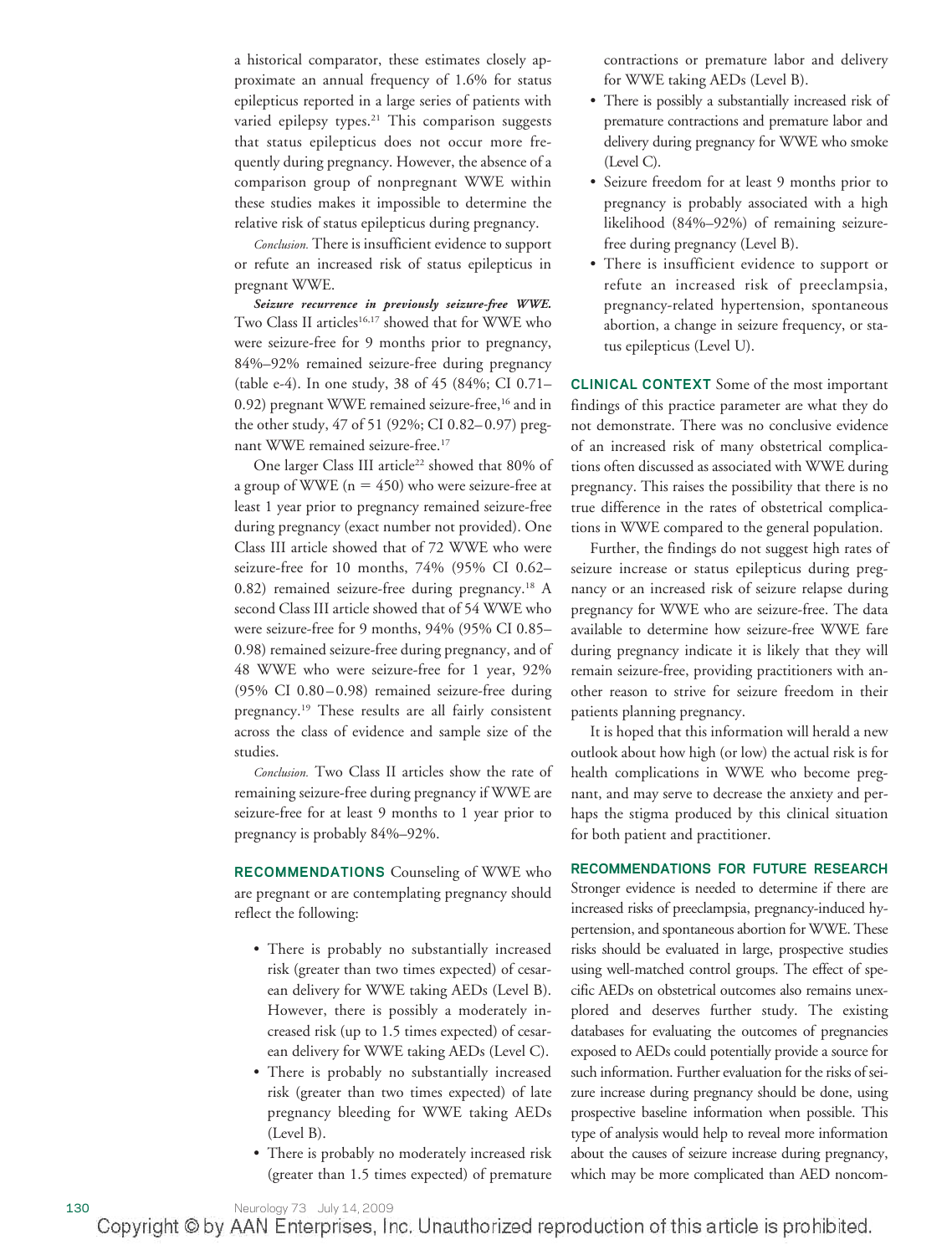pliance, decreased levels due to pregnancy metabolism, or lack of sleep. For example, the effect of the hormonal changes during pregnancy on seizure frequency could be evaluated in a careful, prospective study.

#### **AUTHORS' AFFILIATIONS**

From the University of Miami (C.L.H.), Miami, FL; University of Maryland (J.H., T.Y.T., A.K.), Baltimore; Emory University (P.B.P., K.J.M.), Atlanta, GA; New York University School of Medicine (J.A.F.), New York; Columbia University (W.A.H.), New York, NY; University of Calgary (S.W.), Alberta, Canada; Kansas University Medical Center (G.S.G.), Kansas City; Centers for Disease Control and Prevention (D.T.), Atlanta, GA; New York Medical College (B.S.K.), New York; Johns Hopkins University (P.W.K.), Baltimore, MD; Harvard Medical School (J.N.R., L.H.), Boston, MA; University of Wisconsin–Madison School of Pharmacy (B.G.); University of Tennessee Health Science Center (C.A.H.), Memphis; private practice (A.N.W.), Newport, RI; New York University (B.V.), New York; Texas A&M University Health Science Center (R.F.); University of Pennsylvania (C.L.), Philadelphia.

#### **ACKNOWLEDGMENT**

The authors thank Laura Moses and Julia Cumming for assistance in the preparation of this manuscript.

#### **DISCLOSURE**

The authors report the following conflicts of interest: Dr. Harden has served on the scientific advisory board of Cyberonics, GlaxoSmithKline, UCB Pharma, Valeant, and SK Pharmaceuticals and on the speakers' bureau of GlaxoSmithKline, Pfizer, UCB Pharma, and Abbott. She serves as an editor of *Epilepsy Currents* and receives publishing royalties from Elsevier. Dr. Harden has received research funding from Forest, UCB Pharma, Ortho McNeil, and NIH/NINDS. Dr. Harden sees women with epilepsy in her office practice. Dr. Hopp receives royalties from UpToDate.com electronic medical journal. She has been on the speakers' bureau of UCB Pharma and GlaxoSmithKline. Dr. Hopp has given testimony in a medico-legal case. Dr. Ting served on the scientific advisory board of UCB Pharma and has received honoraria from the Epilepsy Foundation of America. Dr. Pennell has served on the Expert Panel for the Keppra Pregnancy Registry sponsored by UCB Pharma. She has received funding for travel from the Northeast Regional Epilepsy Group for speaking at their 2008 Epilepsy Symposium, by the UK Research Council for speaking at the Epilepsy Research UK International Expert Workshop, by UCB Pharma for attending the Executive Panel meeting for the Pregnancy Registry, by the American Epilepsy Society for attending the Board of Directors' Meeting, by the Epilepsy Foundation for attending the Board of Directors' and orientation meetings, by the Long Island Jewish Hospital for lecturing at Neurology Grand Rounds, by Duke University for lecturing at Neurology Grand Rounds, by Brigham and Women's Hospital for lecturing at the Epilepsy Research Conference, by the Milken foundation for attending Pregnancy Registry meetings, and by Massachusetts General Hospital for speaking at the Annual Teratogens Course. She has received honoraria from Journal Watch Neurology for a contributing article, paid for by Massachusetts Medical Society, *NEJM*, for review for the *Lancet Neurology*, the Northeast Regional Epilepsy group for speaking at 2008 Epilepsy Symposium, North Shore Long Island Jewish Health system, Duke University, University of Maryland, the Massachusetts General Hospital for speaking at the postgraduate course in Human Teratogens, and the AAN for speaking and directing annual courses. Dr. Pennell has served as a contributing editor for *Epilepsy Currents* and is on the editorial board of *Epilepsia*. Dr. Pennell has received research support from UCB Pharma, Marinus Pharmaceuticals, NIH, NINDS, NIMH, CDC, and Emory University Research Council. Dr. French has served on the scientific advisory board of UCB Pharma, Johnson and Johnson, Eisai, Novartis, Valeant, Icagen, Intranasal, Sepracor, and Marinus. She has received funding for travel to present findings or give lectures from UCB Pharma, Kyowa, Eisai, Johnson and Johnson, Valeant, and GlaxoSmithKline. She has served as an associate editor for *Epilepsy Currents* and supplement editor for *Epileptic Disorders*. Dr. French is the president of the Epilepsy Study Consortium, which receives money from multiple pharmaceutical companies (including GlaxoSmithKline, UCB Pharma, Johnson and Johnson, Cyberonics, Schwarz Pharma, Ortho McNeil, Eisai, Jazz Pharmaceuticals, Ovation Pharmaceuticals, Endo Pharmaceuticals, Bial Pharmaceuticals, Neurovista, Valeant Pharmaceuticals, Icagen, Supernus, Intranasal, SK Pharmaceuticals, Taro Pharmaceuticals, Neurotherapeutics, Sepracor, and Novartis) and she consults on behalf of the consortium. Dr. French has received research funding from Johnson and Johnson, Eisai, UCB Pharma, SK Pharmaceuticals, Valeant, Pfizer, NIH, and Epilepsy Research Foundation. Dr. Hauser has served on the scientific advisory board of Ovation and Valeant. He has served on the editorial board of *Acta Neurologica Scandinavia, Neuroepidemiology*, and *Epilepsy Research*. He has received honoraria from Cornell University Symposium on epilepsy and acted as a consultant to Pfizer. Dr. Hauser has received research support from AAMC/CDC, NIH/NINDS, FAA, Mayo Clinic, and Hotchkiss Neurological Institute, and has given expert testimony in his role as an FAA consultant. Dr. Wiebe serves on the editorial board of *Neurology*, *Epilepsia*, *Epilepsy & Behavior*, and *Canadian Journal of Neurological Sciences*. Dr. Gronseth serves as an editor of *Neurology Now* and on the speakers' bureau of Boehringer-Ingelheim. He receives compensation from the AAN for consulting work. Dr. Thurman is an employee of the CDC. Dr. Meador serves as a journal editor for *Neurology, Journal of Clinical Neurophysiology, Cognitive and Behavioral Neurology, Epilepsy & Behavior, Epilepsy Currents*, and Epilepsy.com. He has received research funding from NIH/NINDS, GlaxoSmithKline, Eisai, Marius, Myriad, Neuropace, SAM Technology, and UCB Pharma. Dr. Meador estimates that 30 – 40% of his clinical effort is spent on EEGs and the clinical care of patients with epilepsy. Dr. Koppel reports no disclosures. Dr. Kaplan has served on the speakers' bureau of UCB Pharma, GSK, and Ortho McNeil. He serves as an associate editor for *Neurophysiologie Clinique, Journal of Clinical Neurophysiology*, and *Epilepsia*. He receives royalties from Demos Publications for the books *Neurological Disease in Women, Epilepsy A to Z, Imitators of Epilepsy*, and *Nonconvulsive Status Epilepticus*. He has received speaker honoraria from Medical College of South Carolina, Duke University, and Medical College of Virginia, has received research funding from NIH, Schwarz, Ortho McNeil, and Pfizer, and has acted as a consultant for Schering-Plough and Infinite Biological Technologies. Dr. Robinson reports no disclosures. Dr. Gidal has served on the scientific advisory board for GlaxoSmithKline, UCB Pharma, and Abbott Labs and served as an editor for *Epilepsy & Behavior, The Annals of Pharmacotherapy*, and *Pharmacist's Letter*. Dr. Gidal has received research support from UCB Pharma. Dr. Hovinga estimates less than 10% of his clinical effort is spent on pharmacology consults. Dr. Wilner has served on the scientific advisory board of and received funding for travel from GlaxoSmithKline. He receives royalties from Demos Publications for *Epilepsy: 199 Answers* and *Epilepsy in Clinical Practice*. He receives board of directors compensation from GlaxoSmithKline. Dr. Vazquez has served on the scientific advisory board of Eisai, UCB, GSK, and Ortho McNeil. She has received honoraria from UCB, GSK, Ortho McNeil, and Eisai. Dr. Vazquez has served on a speakers' bureau for Eisai, GSK, Ortho McNeil, UCB, and Novartis. Dr. Holmes receives research support from Abbott Labs, Eisai, Novartis, Ortho McNeil, and Pfizer. Dr. Krumholz has served on the Department of Transportation Expert Panel on Commercial Drivers and Epilepsy and has served on the editorial board of *The Neurologist* and *Clinical EEG and Neuroscience*. He has received honoraria from the Robert Wood Johnson Medical School for grand rounds. Dr. Finnell has served on the scientific advisory board of the NEAD study at Emory University, the University of Houston Center for Life Sciences Technology, the NIH, and the NIEHS National Advisory Environmental Health Sciences Council. He has received funding for travel from Fundacion BBVA, NIEHS National Advisory Environmental Health Sciences Council, IKMC Steering Committee, European Epilepsy Meeting, NIH, and AES. Dr. Finnell has served as a journal editor for *Birth Defects Research Part A* and holds a patent on folate receptor autoantibody assay. He has received honoraria from McGill University-Montreal Neurological Institute and has received research funding from the Centers for Disease Control and Prevention for the National Birth Defects Prevention Study and the Methodist Hospital Research Institute. Dr. Finnell has given expert testimony, prepared affadavits, and acted as a witness regarding legal proceedings related to the topic of this manuscript. Ms. Le Guen reports no disclosures.

Neurology 73 July 14, 2009 131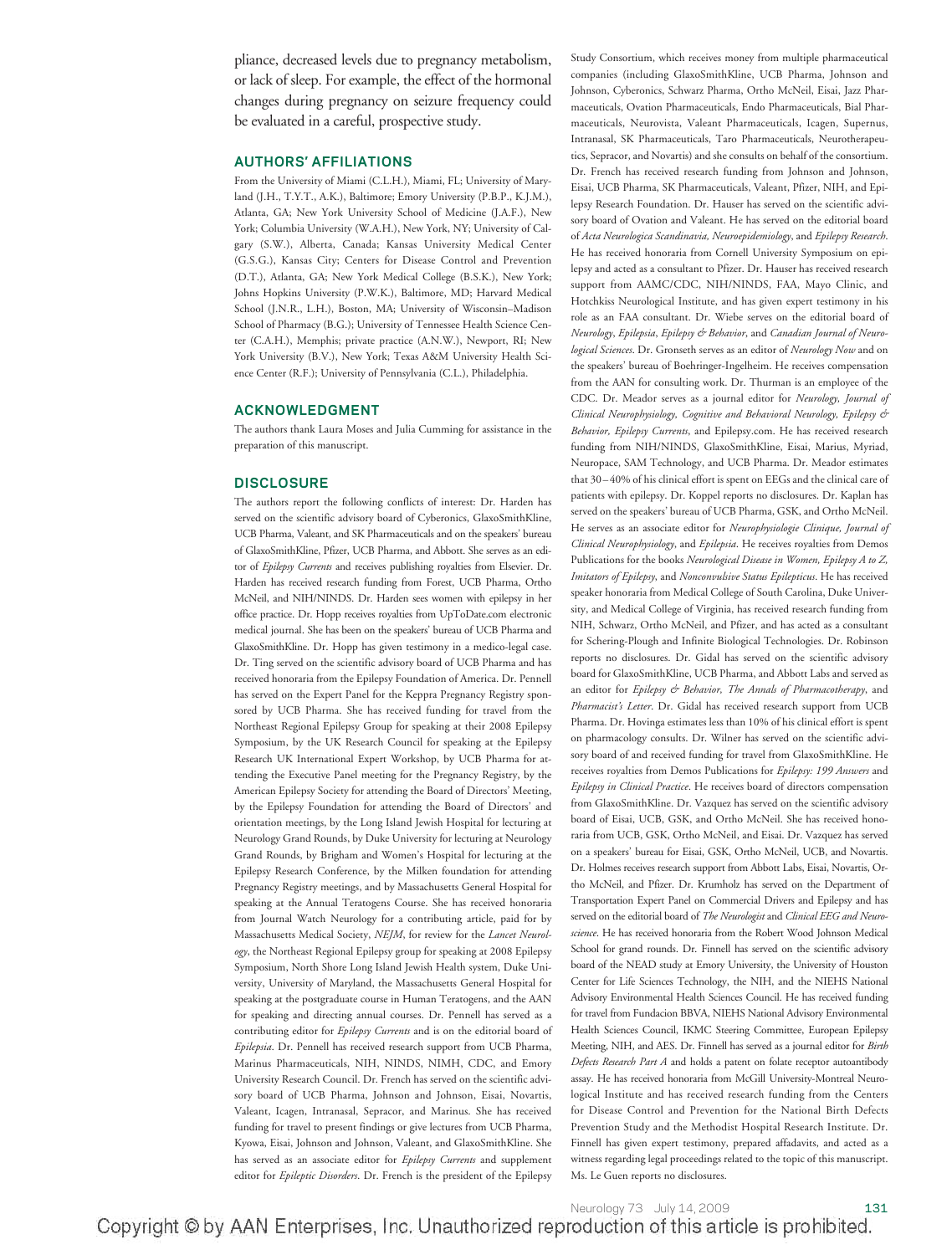#### **DISCLAIMER**

This statement is provided as an educational service of theAmerican Academy of Neurology. It is based on an assessmentof current scientific and clinical information. It is not intended to include all possible proper methods of care for a particular neurologic problem or all legitimate criteria for choosing to use a specific procedure. Neither is it intended to exclude any reasonable alternative methodologies. The AAN recognizes that specific patient care decisions are the prerogative of the patient and the physician caring for the patient, based on all of the circumstances involved. The clinical context section is made available in order to place the evidence-based guideline(s) into perspective with current practice habits and challenges. No formal practice recommendations should be inferred. The findings and conclusions in the report are those of the authors and do not necessarily represent the official position of the Centers for Disease Control and Prevention.

*Received December 19, 2008. Accepted in final form March 23, 2009.*

#### **REFERENCES**

- 1. United States Department of Health and Human Services, Centers for Disease Control and Prevention, National Center for Health Statistics, Bridged-Race Population Estimates, United States. July 1st resident population by state, county, age, sex, bridged-race, and Hispanic origin on CDC WONDER On-line Database. Available at: http://wonder.cdc.gov. Accessed June 2008.
- 2. Hirtz D, Thurman DJ, Gwinn-Hardy K, et al. How common are the "common" neurologic disorders? Neurology 2007;68:326–337.
- 3. Yerby MS. Quality of life, epilepsy advances, and the evolving role of anticonvulsants in women with epilepsy. Neurology 2000;55:S21–S31.
- 4. Report of the Quality Standards Subcommittee of the American Academy of Neurology. Practice Parameter: Management issues for women with epilepsy (summary statement). Neurology 1998;51:944–948.
- 5. Viinikainen K, Heinonen S, Eriksson K, Kalviainen R. Community-based, prospective, controlled study of obstetric and neonatal outcomes of 179 pregnancies in women with epilepsy. Epilepsia 2006;47:186–192.
- 6. Yusuf S, Peto R, Lewis J, Collins R, Sleight P. Beta blockade during and after myocardial infarction: an overview of the randomized trials. Prog Cardiovasc Dis 1985;27:335–371.
- 7. Richmond JR, Krishnamoorthy P, Andermann E, Benjamin A. Epilepsy and pregnancy: an obstetric perspective. Am J Obstet Gynecol 2004;190:371–379.
- 8. Laskowska M, Leszczyriska-Gorzelak B, Oleszczuk J. Pregnancy in women with epilepsy. Gynecol Obstet Invest 2001;51:99–102.
- 9. Olafsson E, Hallgrimsson JT, Hauser WA, Ludvigsson P, Gudmundsson G. Pregnancies of women with epilepsy: a population-based study in Iceland. Epilepsia 1998;39: 887–892.
- 10. Sawhney H, Vasishta K, Suri V, Khunnu B, Goel P, Sawhney IMS. Pregnancy with epilepsy: a retrospective analysis. Int J Gynecol Obstet 1996;54:17–22.
- 11. Hiilesmaa VK, Bardy A, Teramo K. Obstetric outcome in women with epilepsy. Am J Obstet Gynecol 1985;152:499–504.
- 12. Hvas CL, Henriksen TB, Ostergaard JR, Dam M. Epilepsy and pregnancy: effect of antiepileptic drugs and lifestyle on birth weight. Br J Obstet Gynaecol 2000;107: 896–902.
- 13. Wilhelm J, Morris D, Hotham N. Epilepsy and pregnancy: a review of 98 pregnancies. Aust NZ J Obstet Gynaecol 1990;30:290–295.
- 14. Martin PJ, Millac PAH. Pregnancy, epilepsy, management and outcome: a 10-year perspective. Seizure 1993;2:277– 280
- 15. Bardy AH. Incidence of seizures during pregnancy, labor and puerperium in epileptic women: a prospective study. Acta Neurol Scand 1987;75:356–360.
- 16. Gjerde IO, Strandjord RE, Ulstein M. The course of epilepsy during pregnancy: a study of 78 cases. Acta Neurol Scand 1988;78:198–205.
- 17. Tomson T, Lindbom U, Ekqvist B, Sundqvist A. Epilepsy and pregnancy: a prospective study of seizure control in relation to free and total plasma concentrations of carbamazepine and phenytoin. Epilepsia 1994;35:122–130.
- 18. Otani K. Risk factors for the increased seizure frequency during pregnancy and puerperium. Folia Psychiatr Neurol Jpn 1985;39:33–41.
- 19. Tanganelli P, Regesta G. Epilepsy, pregnancy, and major birth anomalies: an Italian prospective, controlled study. Neurology 1992;42(4 suppl 5):89–93.
- 20. EURAP Study Group. Seizure control and treatment in pregnancy. Neurology 2006;66:354–360.
- 21. Janz D. Die Epilepsien. Spezielle pathologie und therapie. Stuttgart: Georg Thieme Verlag; 1969.
- 22. Vajda FJE, Hitchcock A, Graham J, O'Brien T, Lander C, Eadie M. Seizure control in antiepileptic drug-treated pregnancy. Epilepsia 2008;49:172–175.

The Child Neurology Society has endorsed the following guidelines:

- Management issues for women with epilepsy—Focus on pregnancy (an evidence-based review): Obstetrical complications and change in seizure frequency
- Management issues for women with epilepsy—Focus on pregnancy (an evidence-based review): Teratogenesis and perinatal outcomes
- Management issues for women with epilepsy—Focus on pregnancy (an evidence-based review): Vitamin K, folic acid, blood levels, and breastfeeding